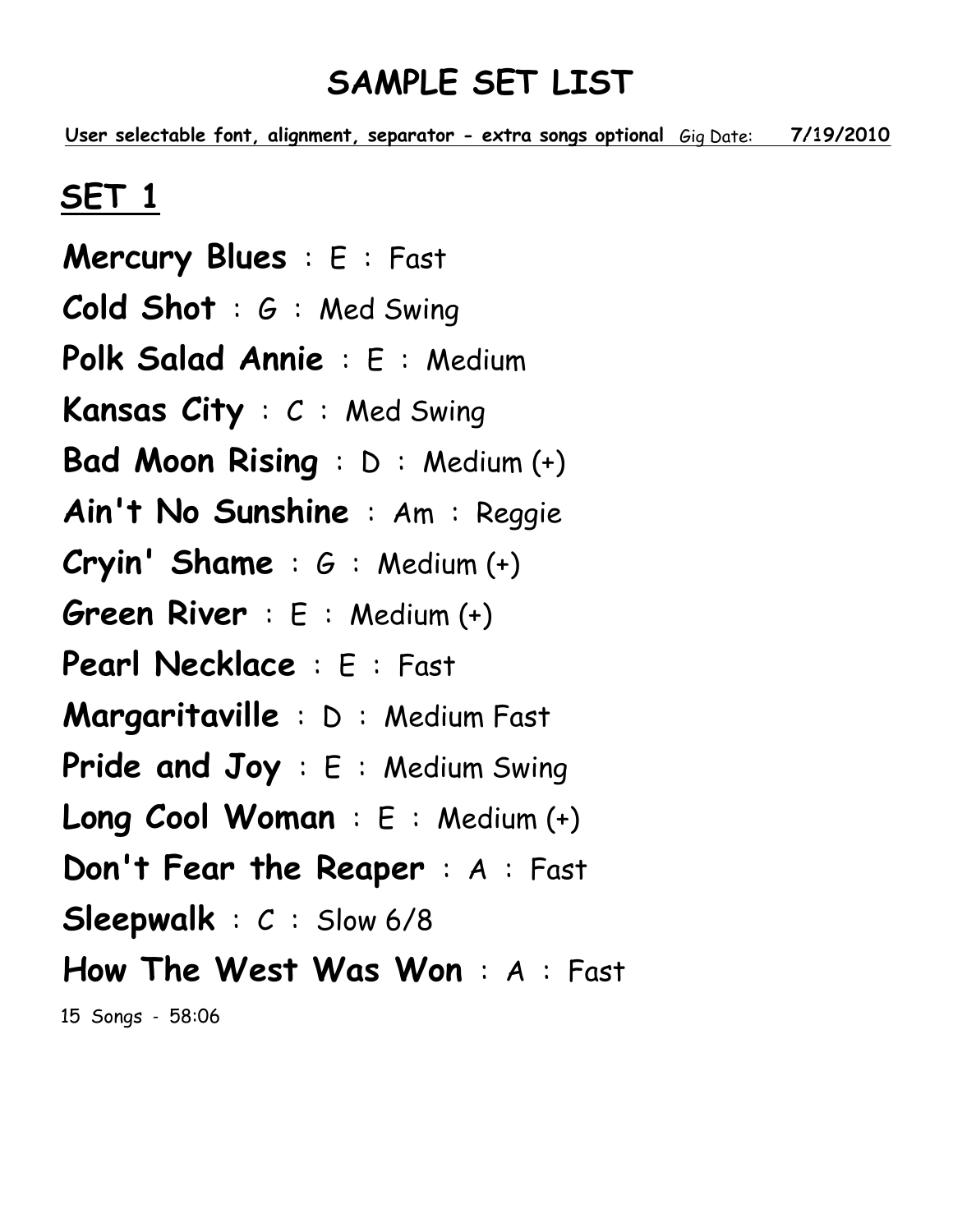<u>User selectable font, alignment, separator - extra songs optional Gig Date: 7/19/2010</u>

## SET 2

Mony Mony : E : Fast Born on the Bayou : E : Medium Walk Of Life: G: Fast Trouble, Trouble : F : Medium Swing Stormy Monday : G : Slow 6/8 Mustang Sally : C : Medium Some Beach : C : Medium Heart & Soul: A: Medium Fast Come Together : E : Medium (-) Wicked Game : E : Medium (-) Bring Me Back : F : Medium **Feelin' Allright** :  $C$  : Med half-time Cocaine : E : Medium (-) Every Day I Have the Blues : A : Med Swing Percolatin' : C : Fast Swing 15 Songs - 60:19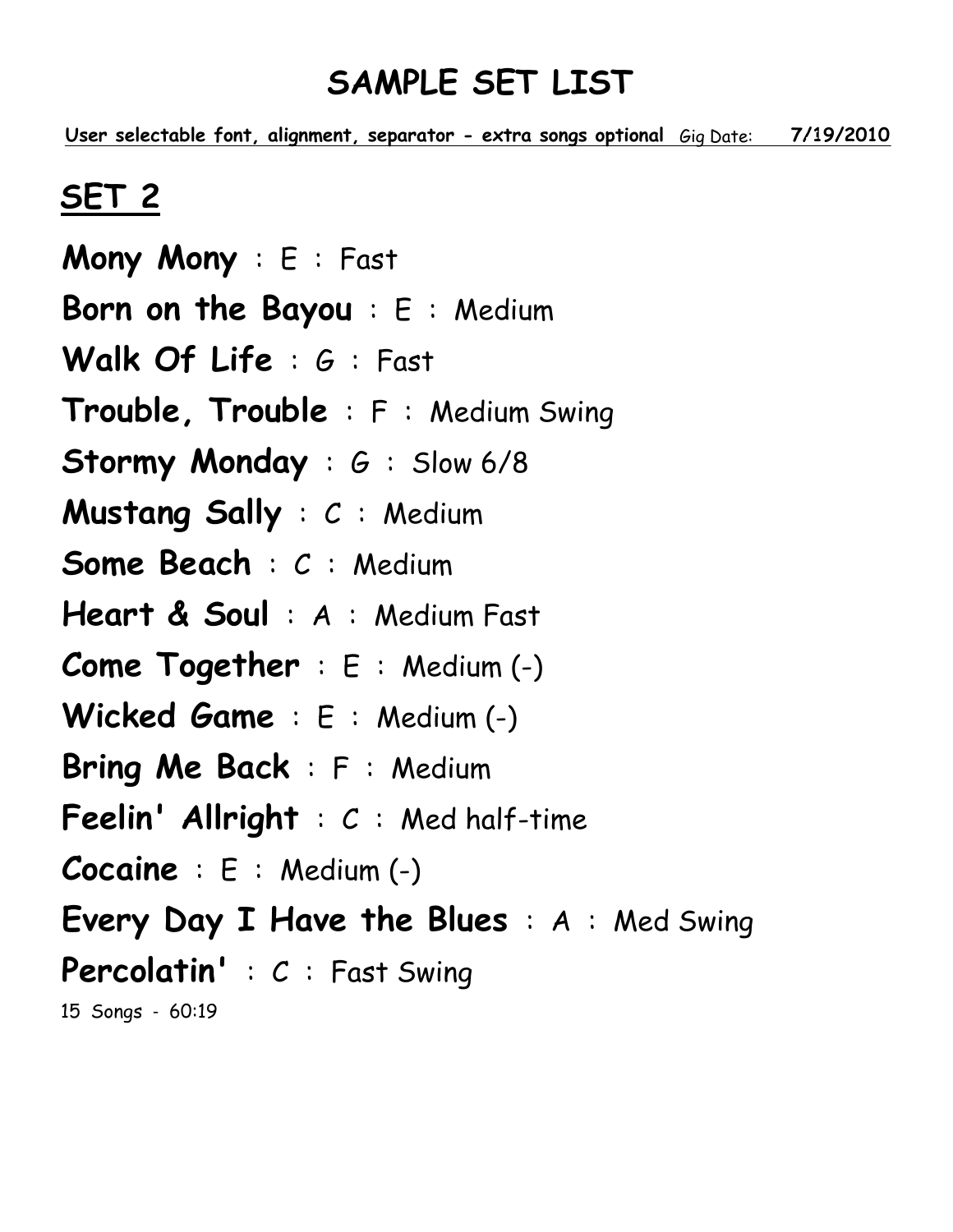<u>User selectable font, alignment, separator - extra songs optional Gig Date: 7/19/2010</u>

# SET 3

Goin' Down : E : Slow 1/2 time Suzy Q : E : Medium Help the Poor : Dm : Medium Riding With the King : B : Medium (-) High Fashion Queen: A: Medium Overflow : A : Fast Last Meal : G : Med Swing Wichita Lineman : C : Slow Sensible Shoes : E : Slow (+) Breezin' : D : Med half-time Rattle Snake Blues : A : Slow 6/8 When I Leave Here: F: Medium Get Out of my Life Woman : B : Med half-time Folsom Prison Blues : G : Medium (+) Runnin' Down A Dream : E : Fast 15 Songs - 60:40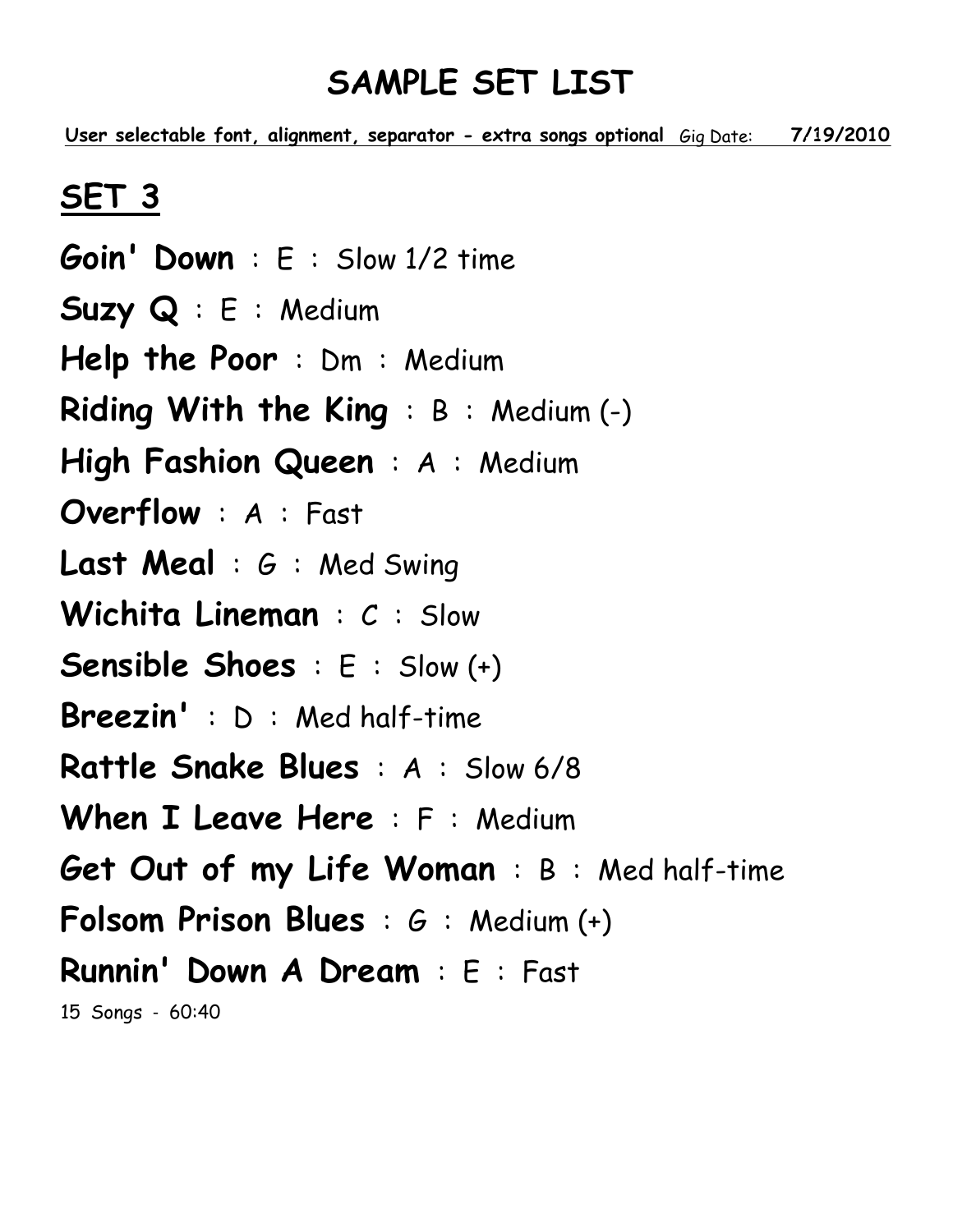<u>User selectable font, alignment, separator - extra songs optional Gig Date: 7/19/2010</u>

### SET 4

Sharp Dressed Man : C : Medium (+) Route  $66 : 6 :$  Fast Tube Snake Boogie : E : Medium (+) Young Blood : A : Medium Boyz in the Band : A : Medium Fast Walkin' the Dog : D : Slow (+) I Shot the Sheriff : Gm : Medium High Heeled Sneakers : A : Medium (+) BMW : E : Medium No Good Baby : A : Slow 6/8 Tennessee Plates : E : Fast Thing Called Love : A : Medium (-) Brown Eyed Girl : G : Medium (+) Green Lights : G : Fast Luck of the Draw : E : Medium Don't Have The Money : Gm : Medium Daytripper : E : Fast Gloria : E : Medium 18 Songs - 68:35